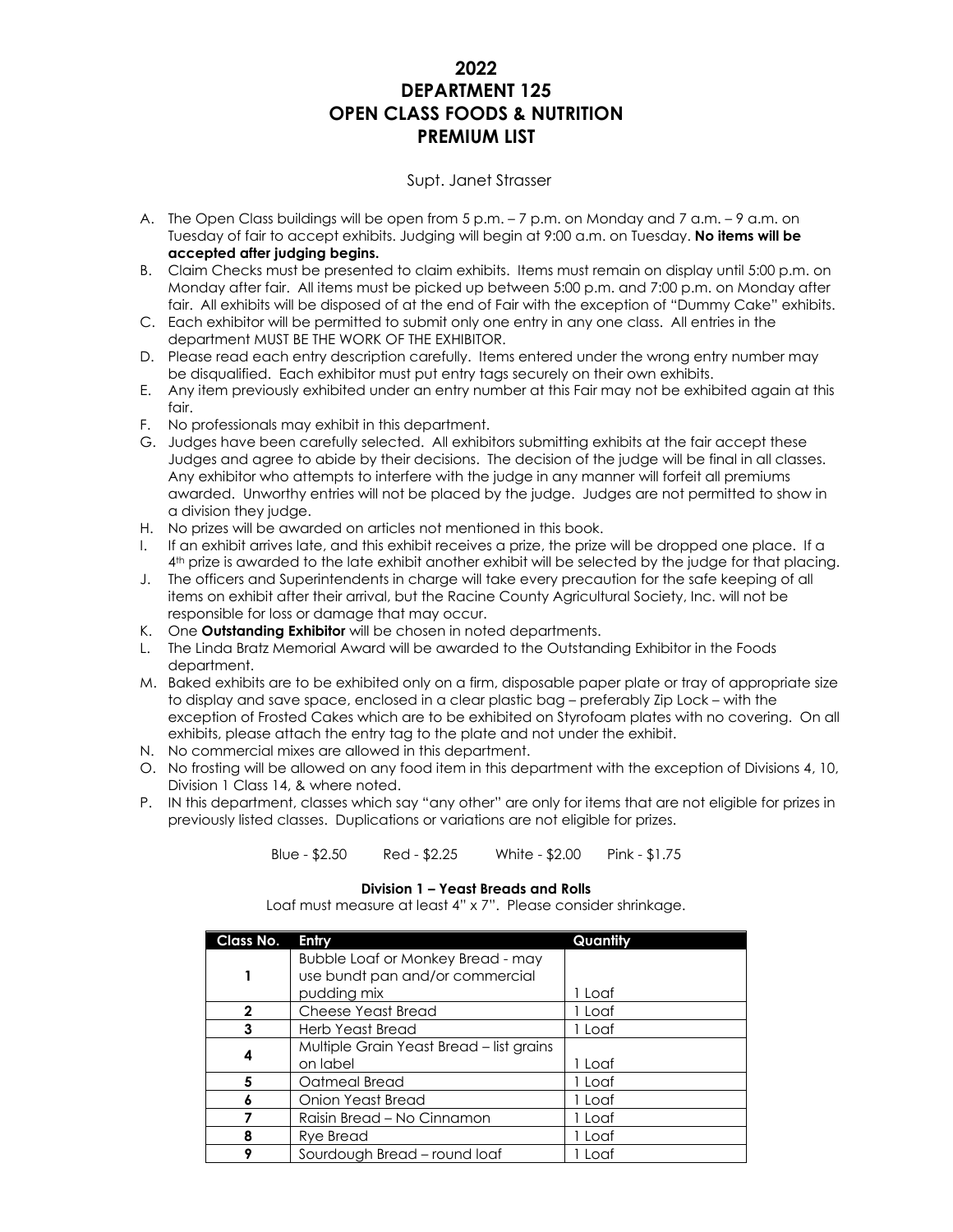| 10      | White Yeast Bread                   | 1 Loaf                |
|---------|-------------------------------------|-----------------------|
|         | Whole Wheat Bread – over 25% whole  |                       |
| 11      | wheat                               | 1 Loaf                |
| $12 \,$ | Carmel Pecan Rolls - unfrosted      | Plate of 3            |
| 13      | Cinnamon Rolls – unfrosted          | Plate of 3            |
| 14      | Cinnamon Rolls – frosted            | Plate of 3            |
| 15      | Crescent Rolls – unfrosted          | Plate of 3            |
| 16      | Croissants                          | Plate of 3            |
| 17      | Hamburger Buns                      | Plate of 3            |
| 18      | Potato Rolls                        | Plate of 3            |
| 19      | Rye Rolls                           | Plate of 3            |
| 20      | Whole Wheat Rolls                   | Plate of 3            |
| 21      | Danish Kringle - frosting optional  | 1 - 6" – 8" Piece     |
| 22      | Focaccia                            | $1 - 5$ "-6" Square   |
| 23      | Kolaches – unfrosted                | Plate of 3            |
| 24      | Soft Pretzel                        | Plate of 3            |
|         | Stollen or Sweet Yeast Bread -      | 1/2 loaf OR 1 - 6"-8" |
| 25      | unfrosted                           | piece                 |
| 26      | Yeast Coffeecake – cinnamon, fruit, |                       |
|         | or nut                              | ½ Loaf                |
| 27      | Gluten Free Bread – include recipe  | 1 Loaf                |

### **Division 2 – Quick Breads / Muffins**

Small loaf, no larger than 6", no loaf will be accepted if cut to meet size requirement. No paper liners will be allowed on muffin entries.

| Class No.    | Entry                               | Quantity                |
|--------------|-------------------------------------|-------------------------|
|              | Apple Strudel                       | 1 Piece between 6" - 9" |
|              | Quick Coffeecake - baking powder    |                         |
| $\mathbf{2}$ | or soda – no frosting, toppings, or |                         |
|              | fillings                            | $\frac{1}{2}$ Cake      |
| 3            | <b>Baking Powder Biscuits</b>       | Plate of 3              |
| 4            | <b>Blueberry Muffins</b>            | Plate of 3              |
| 5            | Bran Muffins - label type of bran   | Plate of 3              |
| 6            | Chocolate Muffins                   | Plate of 3              |
| 7            | <b>Cornmeal Muffins</b>             | Plate of 3              |
| 8            | Muffins – any other – labeled       | Plate of 3              |
| 9            | Muffins – plain                     | Plate of 3              |
| 10           | Apple Bread - nuts optional         | 1 Loaf                  |
| 11           | <b>Banana Nut Bread</b>             | 1 Loaf                  |
| 12           | Carrot Bread - nuts optional        | 1 Loaf                  |
| 13           | Cranberry Bread – nuts optional     | 1 Loaf                  |
| 14           | Cornbread                           | Plate of 3 Servings     |
| 15           | Date Nut Bread                      | 1 Loaf                  |
| 16           | Gingerbread                         | 1 Loaf                  |
| 17           | Lemon Poppy Seed Bread              | 1 Loaf                  |
| 18           | Pumpkin Bread - nuts optional       | 1 Loaf                  |
| 19           | Zucchini Bread - nuts optional      | 1 Loaf                  |
| 20           | Scones - any flavor - labeled       | Plate of 3              |

### **Division 3 – Cakes**

Not Frosted – ½ Cake

| Class No. | Entry                           | Quantity                          |
|-----------|---------------------------------|-----------------------------------|
|           | Angel Food Cake                 | $\frac{1}{2}$ Cake                |
| 2         | Applesauce Cake                 | $\frac{1}{2}$ Cake                |
| 3         | Bundt Cake – labeled on tag     | $\frac{1}{2}$ Cake                |
|           | <b>Chiffon Cake</b>             | $\frac{1}{2}$ Cake                |
|           | <b>Chocolate Cake</b>           | $\frac{1}{2}$ Cake                |
| 6         |                                 | $\frac{1}{2}$ Cake – no less than |
|           | Jelly Roll - with jelly filling | 5"                                |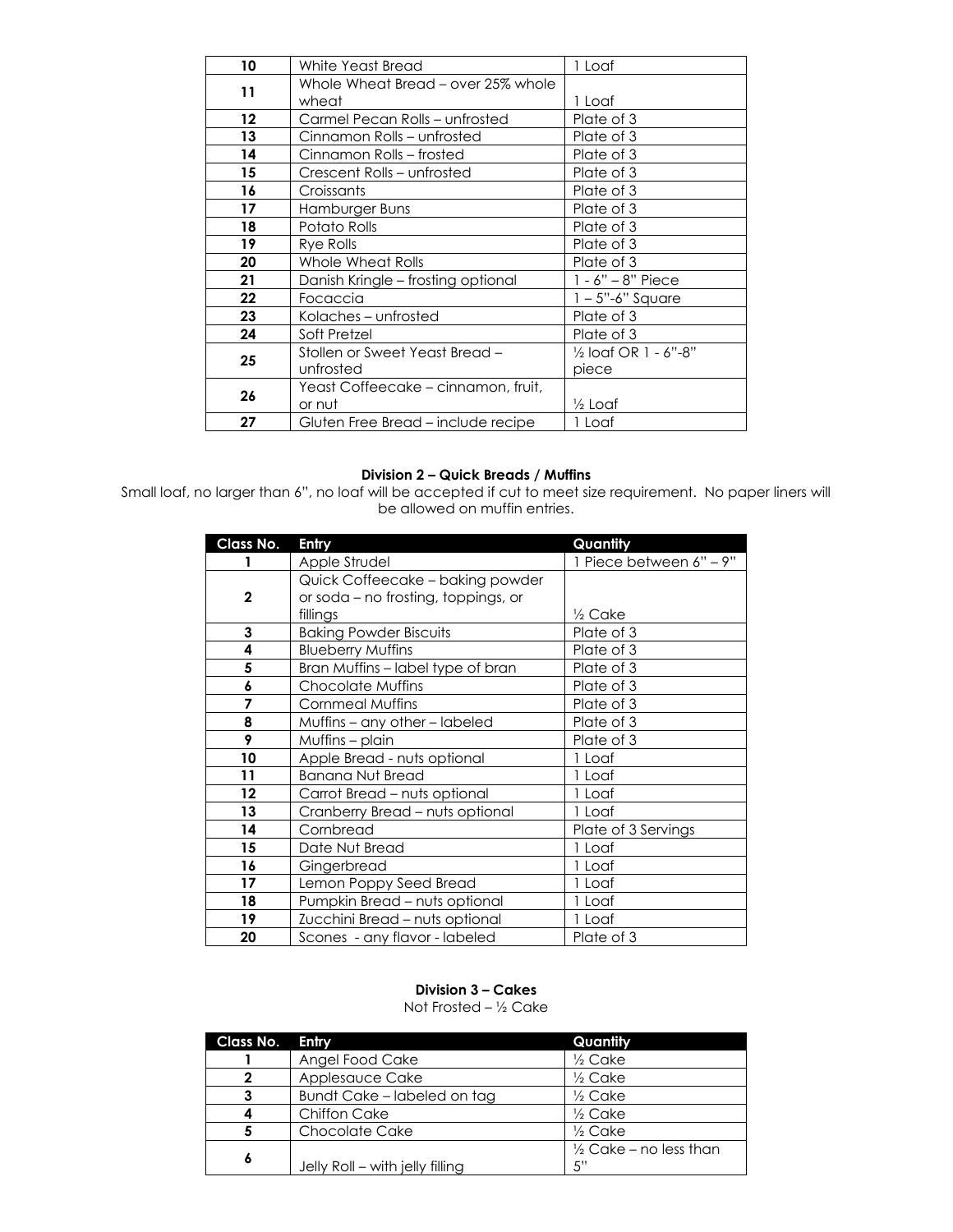|    | <b>Plain Butter Cake</b> | $\frac{1}{2}$ Cake        |
|----|--------------------------|---------------------------|
|    | Pound Cake               | $\frac{1}{2}$ Cake        |
|    | Spice Cake               | $\frac{1}{2}$ Cake        |
| 10 | Sponge Cake              | $\frac{1}{2}$ Cake        |
| 11 | Up-Side Down Cake        | $\frac{1}{2}$ Cake        |
| 12 | White Cake               | $\frac{1}{2}$ Cake        |
| 13 | Cupcakes - White         | Plate of 3 – paper cups   |
| 14 | Cupcakes - Dark          | Plate of $3$ – paper cups |

### **Division 4 – Cakes – Layered**

Frosted – ½ Cake on a covered, plastic cake, domed plate May be garnished

| Class No. | <b>Entry</b>                                         |
|-----------|------------------------------------------------------|
|           | Banana Cake – suitable frosting                      |
|           | Carrot Cake - suitable frosting                      |
|           | Devil's Food Cake - white frosting                   |
|           | German Chocolate Cake - suitable frosting            |
|           | Light Cake - chocolate frosting                      |
|           | Marble Cake – suitable frosting                      |
|           | Orange Cake - suitable frosting                      |
|           | Poppy Seed Cake – suitable frosting – no egg filling |
|           | White Cake - coconut frosting                        |

### **Division 5 – Cookies & Bars** 3 on a small, firm plate – **NO FROSTING**

| Class No.   | Entry                                                          |
|-------------|----------------------------------------------------------------|
|             | Chocolate Chip                                                 |
| $\mathbf 2$ | Chocolate - dropped or molded                                  |
| 3           | Coconut Macaroons - no meringue                                |
|             | Macarons - any flavor - 2 Macaron cookies sandwiched           |
| 4           | together                                                       |
| 5           | Filled Cookie - label type on tag                              |
| 6           | Ginger Snap                                                    |
| 7           | Icebox-label type on tag                                       |
| 8           | Nationality Cookie - label type on tag                         |
| 9           | Oatmeal with Raisins OR Craisins - dropped or molded           |
| 10          | Peanut Butter                                                  |
| 11          | Pinwheel                                                       |
| 12          | Snickerdoodles                                                 |
| 13          | Soft Molasses                                                  |
| 14          | Sugar Free                                                     |
| 15          | Sugar - Soft - dropped or molded                               |
| 16          | Sugar - Cut Out - no frosting                                  |
| 17          | Thumbprint - with jelly/jam filling                            |
| 18          | <b>Blonde Brownie</b>                                          |
| 19          | Chocolate Brownie                                              |
| 20          | Lemon Bars                                                     |
| 21          | Pumpkin Bars                                                   |
| 22          | <b>Biscotti</b>                                                |
| 23          | Gluten Free cookie - include recipe                            |
|             | Any Other Bar - not listed above - may have frosting - include |
| 24          | recipe and label type on tag                                   |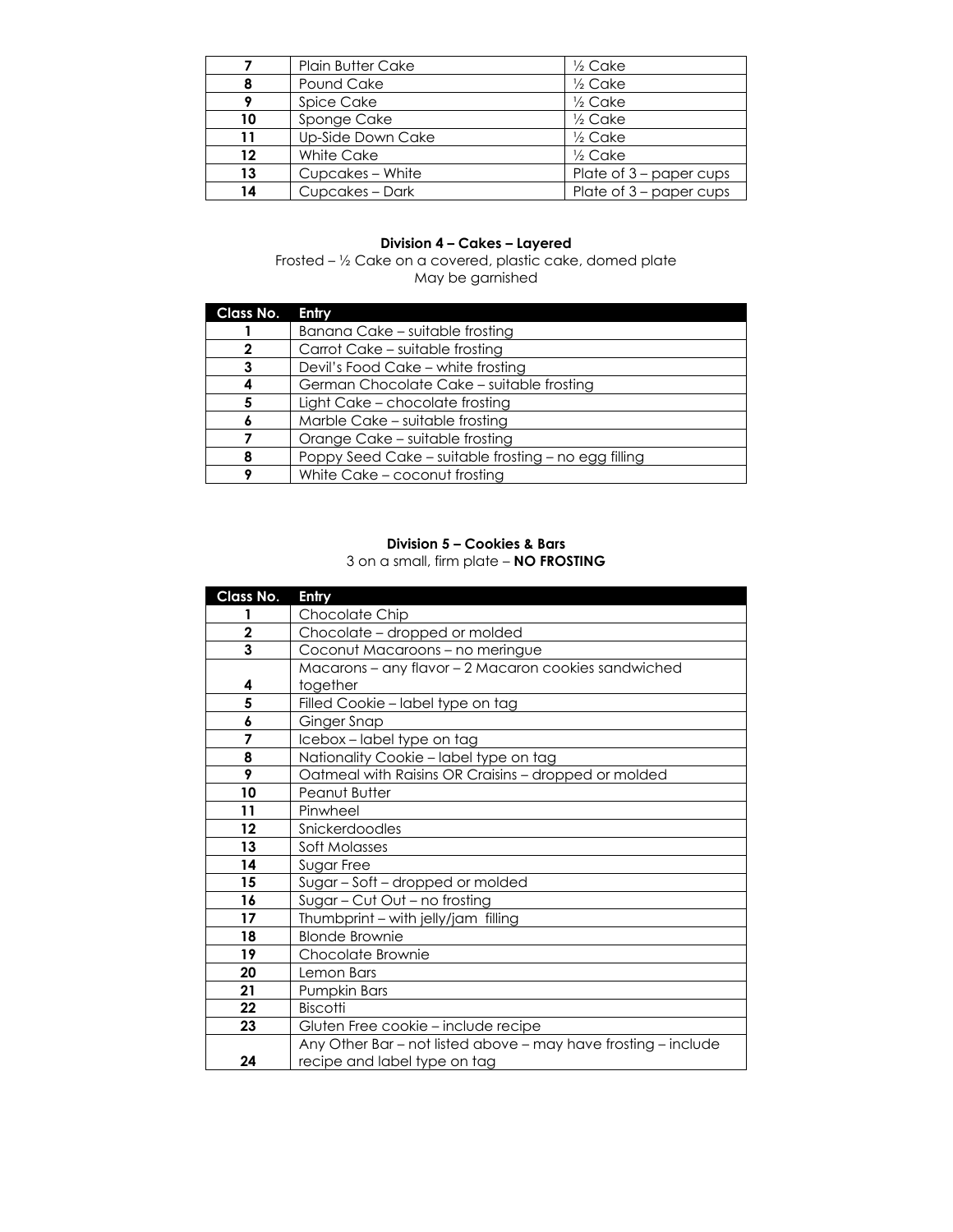### **Division 6 – Pies**

### In disposable pans –8" or less at the inside top edge. Crust must be homemade from scratch-rolled out No graham cracker crust

| Class No.    | Entry                                                              |
|--------------|--------------------------------------------------------------------|
|              | Pie Shell                                                          |
| $\mathbf{2}$ | Apple Pie – 2 Crust                                                |
| 3            | Blueberry pie                                                      |
| 4            | Berry Pie-any other one berry - label type on tag                  |
| 5            | Cherry Pie                                                         |
| 6            | <b>Custard Pie</b>                                                 |
| 7            | Lemon Meringue Pie                                                 |
| 8            | Peach Pie                                                          |
| 9            | Pecan Pie                                                          |
| 10           | Pumpkin Pie                                                        |
| 11           | Rhubarb Pie – no custard                                           |
| 12           | Strawberry Rhubarb Pie – no custard                                |
| 13           | Triple Berry Pie                                                   |
| 14           | Any Other Single Fruit Pie - Not Listed Above - label type on tag  |
| 15           | Any Other Two-Fruit Pie - Not Listed Above - label type on tag     |
| 16           | Streusel Topped Pie with Any Filling - no eggs - label type on tag |

### **Division 7 – Candy**

Exhibit small items on a small, firm plate and exhibit large items on a large, firm plate.

| Class No.   | Entry                                | Quantity               |
|-------------|--------------------------------------|------------------------|
|             | Caramels                             | 3 Pieces               |
| $\mathbf 2$ | Chocolate Cooked Fudge - no          |                        |
|             | marshmallow                          | 3 Pieces               |
| 3           | Divinity / Seafoam                   | 3 Pieces               |
| 4           | English Toffee                       | 3 Pieces               |
| 5           | Mints                                | 3 Pieces               |
| 6           | Nut Brittle – label type on tag      | 3 Pieces               |
|             | Truffles - label type on tag         | 3 Pieces               |
| 8           | Turtles                              | 3 Pieces               |
| 9           |                                      | 3 Pieces of at least 4 |
|             | Best Display of Candy - label on tag | Varieties              |
| 10          | Caramel Corn                         | 2 Cups in Zip Loc Bag  |
| 11          | Cream Puffs - unfilled               | Plate of 3             |
| 12          | Fried Cakes - no yeast               | Plate of 3             |
| 13          | Popcorn Balls                        | 3 Pieces               |
| 14          | Raised Doughnuts - yeast             | Plate of 3             |

### **Division 8 – Healthy Foods**

| Class No. Entry |                                                                           | Quantity             |
|-----------------|---------------------------------------------------------------------------|----------------------|
|                 | Granola Bars                                                              | Plate of 3           |
| 2               | Low Sugar Granola Snack                                                   | 1 Cup in Zip Loc Bag |
|                 | Sugar Free Candy – label on tag                                           | 3 Pieces             |
| 4               | Brown Bag Lunch – Nutritious – will be displayed on disposable<br>platter |                      |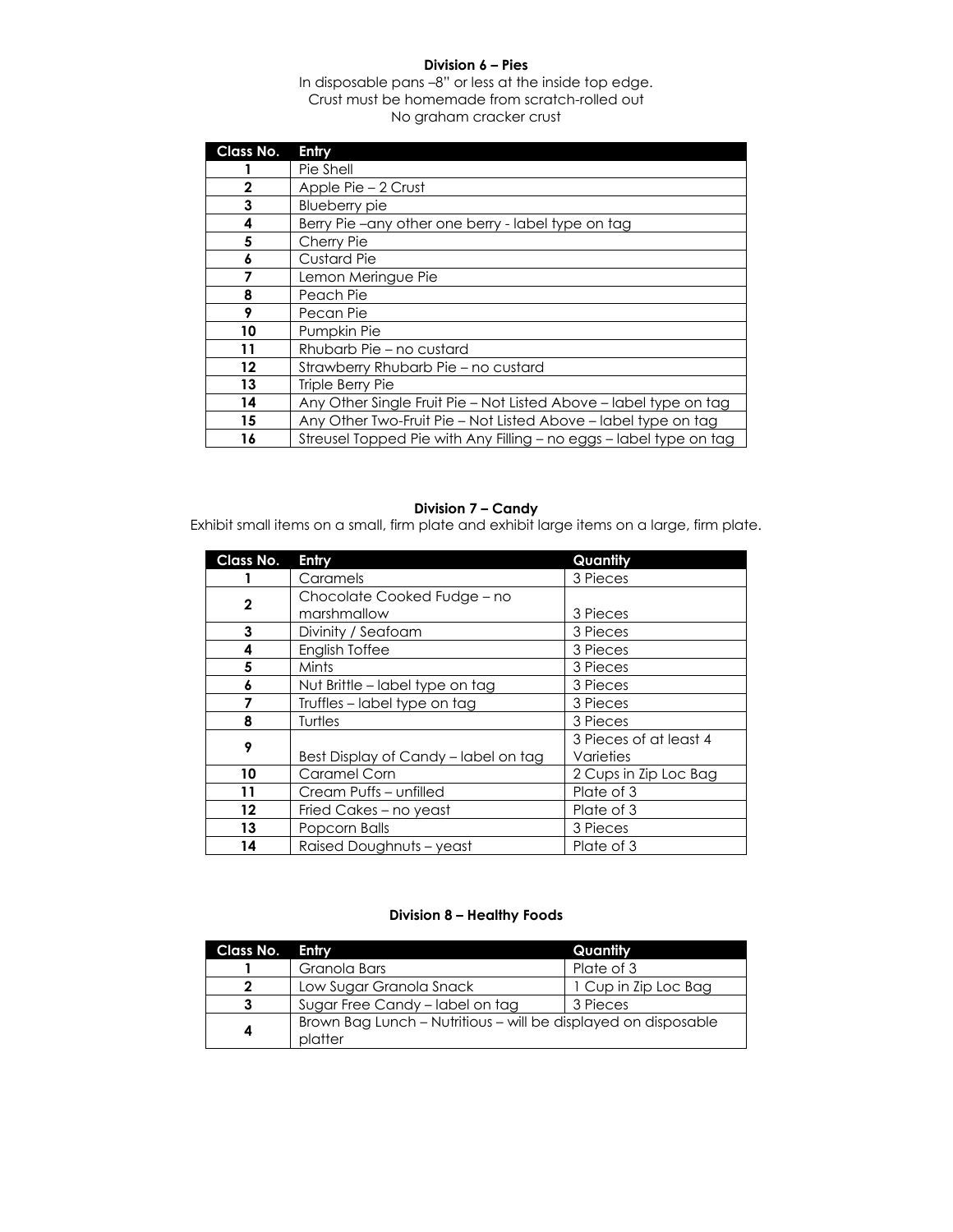### **Division 9 – Refrigerated Items**

All items should be exhibited on a disposable plate / platter and with the appropriate dippers.

| Class No. | Entry                               | Quantity                   |
|-----------|-------------------------------------|----------------------------|
|           | Baked Cheesecake - label on tag     | $2 - 4$ Servings           |
|           | Unbaked Cheesecake - label on tag   | $2 - 4$ Servings           |
|           | Cold Cheese Dip - with appropriate  |                            |
| 3         | dippers - label on tag              | $\frac{1}{2}$ Cup Servings |
|           | Hot Dip - with appropriate dippers- |                            |
| 4         | label on tag                        | 1/2 Cup Servings           |
|           | Sour Cream or Dessert Dip - with    |                            |
| 5         | appropriate dippers - label on tag  | 1/2 Cup Servings           |

### **Division 10 – Decorated Cakes**

- A. A dummy cake must be used unless otherwise specified.
- B. Use any suitable frosting.
- C. Cakes must be on a sturdy base of covered cardboard.

Blue - \$10.00 Red - \$8.00 White - \$6.00 Pink - \$4.00

| Class No.                                                          | Entry                                                      | Quantity          |
|--------------------------------------------------------------------|------------------------------------------------------------|-------------------|
|                                                                    | Decorated Cake - Any Occasion - must use dummy cake        |                   |
| 2                                                                  | Decorated Cookies - Any Occasion                           |                   |
|                                                                    | or Holiday - real cookies                                  | Plate of 5        |
| 3                                                                  | Decorated Cup Cakes - real cake                            | Plate of 3        |
| 4                                                                  | Decorated Sculptured Cake – real cake                      |                   |
| 5                                                                  | Decorated Gingerbread Structure – real gingerbread         |                   |
| 6                                                                  | Decorated Holiday Cookies - 4                              | 2 Cookies of each |
|                                                                    | <b>Distinctly Different Flavored Cookies</b>               | flavor            |
| 7                                                                  | Decorated Tiered Cake - Any Occasion - must use dummy      |                   |
|                                                                    | cake                                                       |                   |
| 8                                                                  | Decorated Cake with Fondant Frosting - must use dummy cake |                   |
| Decorated Cake - Fair Theme "Fair Fun in 21" - must use dummy<br>9 |                                                            |                   |
|                                                                    | cake                                                       |                   |
| 10                                                                 | Sugar Molding                                              |                   |
| 11                                                                 | 3-D decorated cake (dummy) in shape of Mercantile Building |                   |
| 12                                                                 | Decorated gingerbread cookies (plate of 5) depicting the   |                   |
|                                                                    | Mercantile Building                                        |                   |

### **Division 11 – It's All the Same**

All items should be exhibited on a disposable plate / platter and with the appropriate dippers.

| Class No. Entry |                                    | Quantity.          |
|-----------------|------------------------------------|--------------------|
|                 | Entry made from Recipe received at |                    |
|                 | Exhibit Release the previous year  | 4 or more Servings |

**OUTSTANDING EXHIBIT**<br> **CUTSTANDING EXHIBITOR**<br> **RIBBON ONLY – LIMIT 1**  $\overline{O}$  **LITSTANDING EXHIBITOR**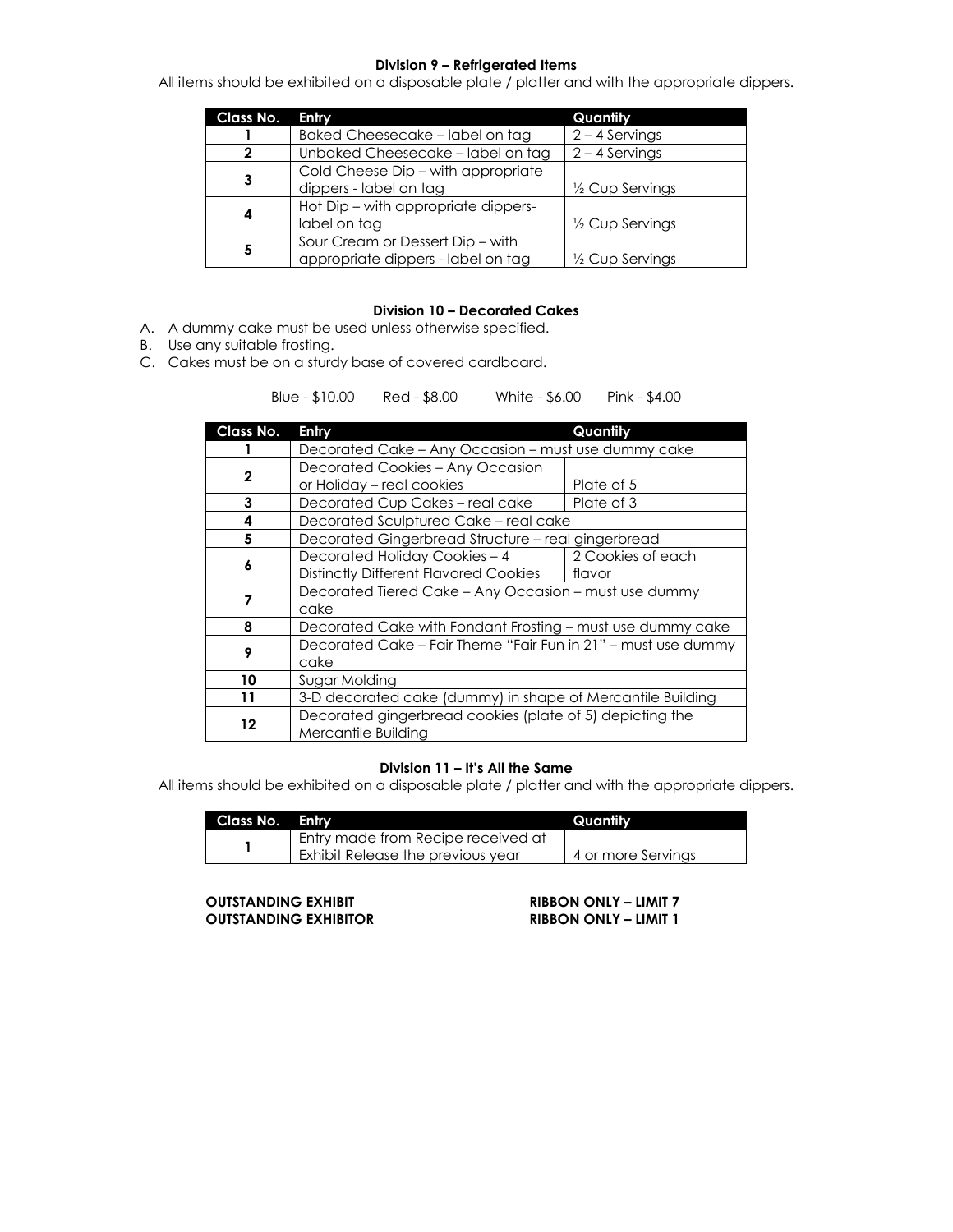*\*\*\*Incentive Award\*\*\**

Blue Ribbon Winner in Division 1 Class 14

**Cinnamon Rolls – Frosted Plate of 3**

*Will receive \$20.00*

### **\*\*\* NEW CULINARY CONTEST\*\*\***

## **"BEST. CUPCAKE. EVER."**

**Make it luscious, make it over the top, make it gorgeous! See specialty contest page for more information and entry form**

> **2022 DEPARTMENT 125 OPEN CLASS FOOD PRESERVATION PREMIUM LIST**

Supt. Sally Hagemann Supt. Karyn Hall

- A. The Open class building will be open from 7:30 a.m. 9:00 a.m. on Tuesday of Fair Week to accept Food preservation/Canning. Judging will be on Tuesday.
- B. Claim checks must be presented to claim exhibits. Items must remain on display until 5:00 p.m. on Monday after fair. All items must be picked up between 5:00 p.m. and 7:00 p.m. Monday after fair.
- C. Each exhibitor will be permitted to submit only one entry in any one class. All entries in the department MUST BE THE WORK OF THE EXHIBITOR. No additional items may be added and changes will not be allowed after June 16<sup>th</sup>.
- D. Please read entry description carefully. Items entered under the wrong entry number may be disqualified. Each exhibitor must put entry tags securely on their own exhibits.
- E. No professionals may exhibits in this department.
- F. Judges have been carefully selected. All exhibitors submitting exhibits at the fair accept these Judges and agree to abide by their decisions. The decision of the judge will be final in all classes. Any exhibitor who attempts to interfere with the judge in any manner will forfeit all premiums awarded. Unworthy entries will not be placed by the judge. Judges are not permitted to show in a division they judge.
- G. No prizes will be awarded on articles not mentioned in this book.
- H. If an exhibit arrives late, and this exhibit receives a prize, the prize will be dropped one place. If a 4 th prize is awarded to the late exhibit another exhibit will be selected by the judge for that placing.
- I. The officers and Superintendents in charge will take every precaution for the safe keeping of all items on exhibit after their arrival, but the Racine County Agricultural Society, Inc. will not be responsible for loss or damage that may occur.
- J. One **Outstanding Exhibitor** will be chosen in noted departments.
- K. In this department, classes which say "any other" are only for items that are not eligible for prizes in the listed classes. Duplications or variations are not eligible for prizes.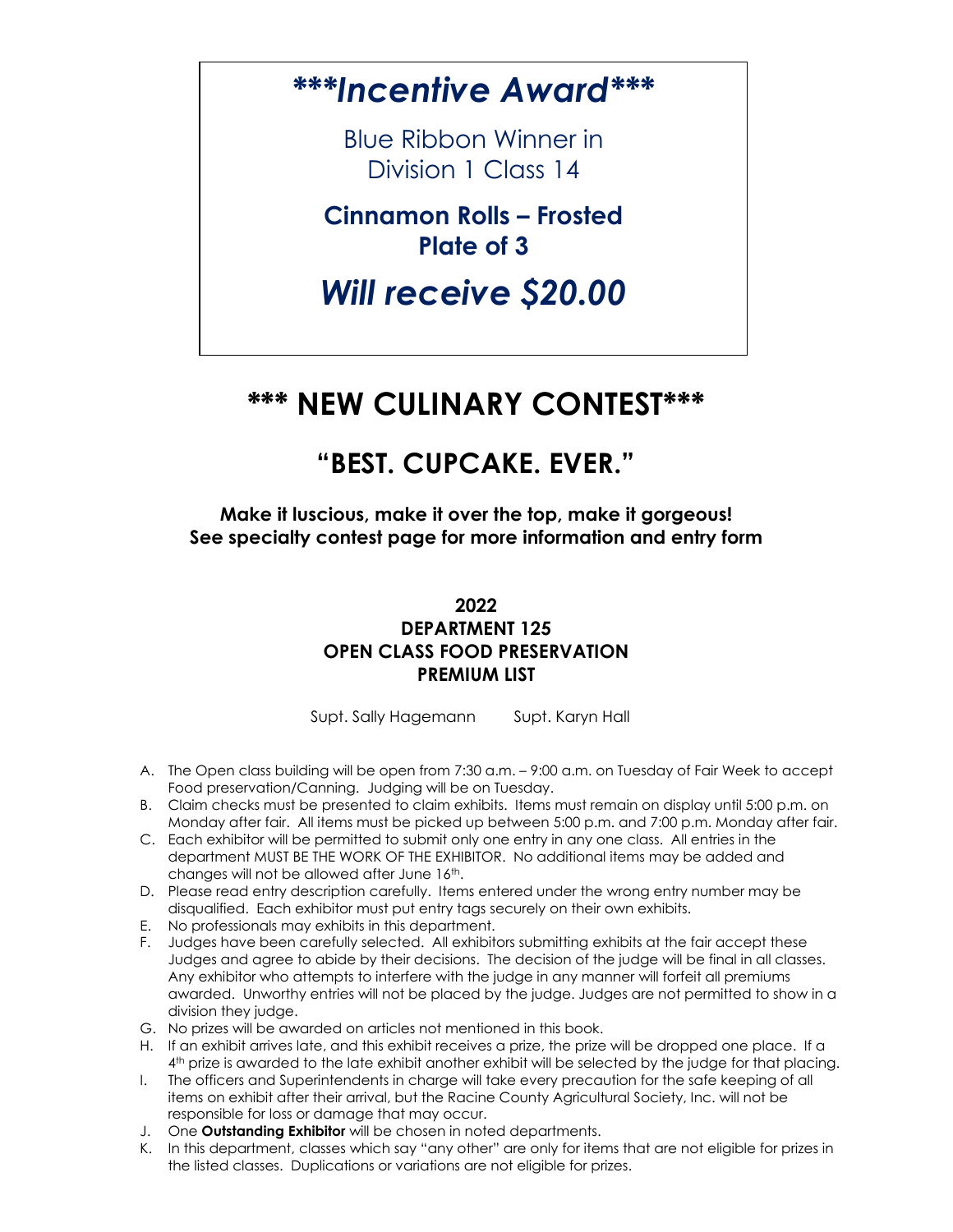- L. Each jar is to be properly labeled on the lid not on the ring as to content, date of canning, and method used in preparation and processing. For Example: Peaches, Jul/2022, Raw Pack, Thin Boiling Syrup, Boiling Water Bath, 25 Minutes.
- M. All canning is to be in standard type jars with a **NEW** 2-part lid including ring. All entries MUST have the ring left on the jar. No paraffin will be allowed.
- N. No freezer recipe products.
- O. All entries will be judged based on the current safety standards. Refer to the Ball/Kerr Canning and Preserving Book and/or UW-Extension Publications.

Blue - \$2.50 Red - \$2.25 White - \$2.00 Pink - \$1.75

| <b>Class No.</b> | Entry                                  |
|------------------|----------------------------------------|
|                  | Any Canned Fruit Pie Filling - labeled |
| 2                | Applesauce                             |
|                  | <b>Blackberries</b>                    |
|                  | Cherries - pitted                      |
|                  | Peaches                                |
|                  | Pears                                  |
|                  | Plums                                  |
|                  | Raspberries - Red or Black             |
|                  | Any Other Canned Fruit - labeled       |
| 10               | Any Other Canned Fruit Juice - labeled |

### **Division 12 – Canned Fruit**

### **Division 13 – Canned Vegetables**

Not to be opened unless judging requires opening

| <b>Class No.</b> | Entry                                               |
|------------------|-----------------------------------------------------|
|                  | Asparagus                                           |
| 2                | Beans - Green - Cut                                 |
| 3                | Beans - Wax - Cut                                   |
|                  | <b>Beets</b>                                        |
| 5                | Corn – Whole Kernel – Cut from Cob                  |
| Ô                | Mixed Vegetables                                    |
|                  | Peppers                                             |
| 8                | Red Tomato Juice                                    |
| Q                | Sauerkraut - Fermentation must be complete          |
| 10               | Tomatoes – Whole or Quartered – canned in own juice |
|                  | Any Other Canned Vegetable - labeled                |

### **Division 14 – Jellies**

- A. Jars will be opened for judging.
- B. Must include method of processing and type of pectin.
- C. Jars are to be no larger than one pint.

| Class No. | Entry                                         |
|-----------|-----------------------------------------------|
|           | Crabapple or Apple – labeled                  |
| 2         | Current – Red                                 |
| 3         | Grape                                         |
|           | Mint Jelly                                    |
|           | Plum                                          |
|           | Raspberry - Red or Black                      |
|           | Combination of Two Fruits – identify on label |
|           | Any other Jelly not Listed - labeled          |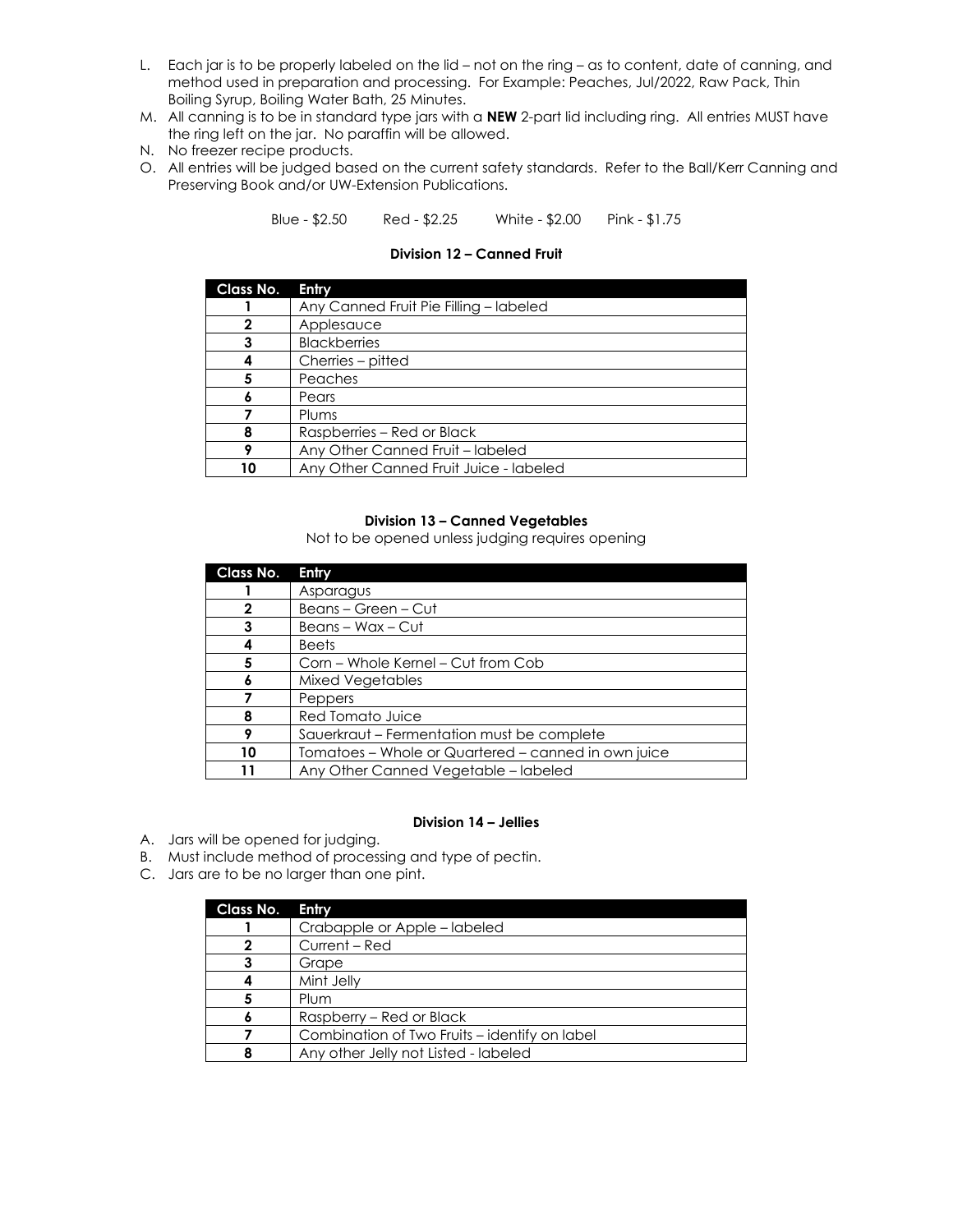### **Division 15 – Fruit Jam – Cooked**

- A. Jars will be opened for judging.
- B. Must include method of processing and type of pectin.
- C. Jars are to be no larger than one pint.

| <b>Class No.</b> | Entry                                  |  |
|------------------|----------------------------------------|--|
|                  | Cherry                                 |  |
|                  | Grape                                  |  |
|                  | Peach                                  |  |
|                  | Raspberry – Red or Black               |  |
|                  | Strawberry                             |  |
|                  | Two or More Fruit Jams - labeled       |  |
|                  | Any Other Single Fruit Jam - labeled   |  |
|                  | Marmalade - labeled                    |  |
|                  | Apple Butter or Other Butter - labeled |  |

### **Division 16 – Preserves**

- A. Jars will be opened for judging.
- B. Must include method of processing and type of pectin.
- C. Jars are to be no larger than one pint.

| Class No. | Entry                                                      |
|-----------|------------------------------------------------------------|
|           | Cherry                                                     |
|           | Peach                                                      |
|           | Plum                                                       |
|           | Raspberry - Red or Black                                   |
|           | Strawberry                                                 |
|           | Any Other Fruit Preserve or Fruit Sauce not Listed Above - |
|           | labeled                                                    |
|           | Dessert Sauce - labeled                                    |
|           | Fruit Sauce - labeled                                      |

### **Division 17 – Pickles, Relishes, and Others**

Not to be opened unless judging requires opening

| Class No.      | Entry                                                   |
|----------------|---------------------------------------------------------|
| 1              | Asparagus - Pickled                                     |
| $\mathbf 2$    | <b>Beet Pickles</b>                                     |
| 3              | Catsup                                                  |
| 4              | Chili Sauce                                             |
| 5              | Chutney – Labeled on Jar                                |
| 6              | Corn Relish                                             |
| 7              | Dill Cucumbers - Sliced                                 |
| 8              | <b>Dill Cucumbers - Spears</b>                          |
| $\overline{9}$ | Dill Cucumbers - Whole                                  |
| 10             | Dilly Beans                                             |
| 11             | Mixed Vegetables - Labeled                              |
| $12 \,$        | <b>Pickled Beans</b>                                    |
| 13             | Pizza Sauce                                             |
| 14             | Salsa – Any Variety – Labeled                           |
| 15             | Sliced Bread and Butter Pickles                         |
| 16             | Soup - Containing NO Meat - List Ingredients on Tag     |
| 17             | Spaghetti Sauce                                         |
| 18             | Spiced Fruit - such as Apples, Pears, Peaches           |
| 19             | Sweet pickle                                            |
| 20             | <b>Watermelon Pickles</b>                               |
| 21             | Zucchini Pickles                                        |
| 22             | Combination of Two or More Pickled Vegetables           |
| 23             | Any Other Pickle - Not Listed Above - Labeled           |
| 24             | Any Other Sauce - Not Listed Above - Labeled            |
| 25             | Any Other Vegetable Relish - Not Listed Above - Labeled |
| 26             | Any other Fruit Relish, not listed - Labeled            |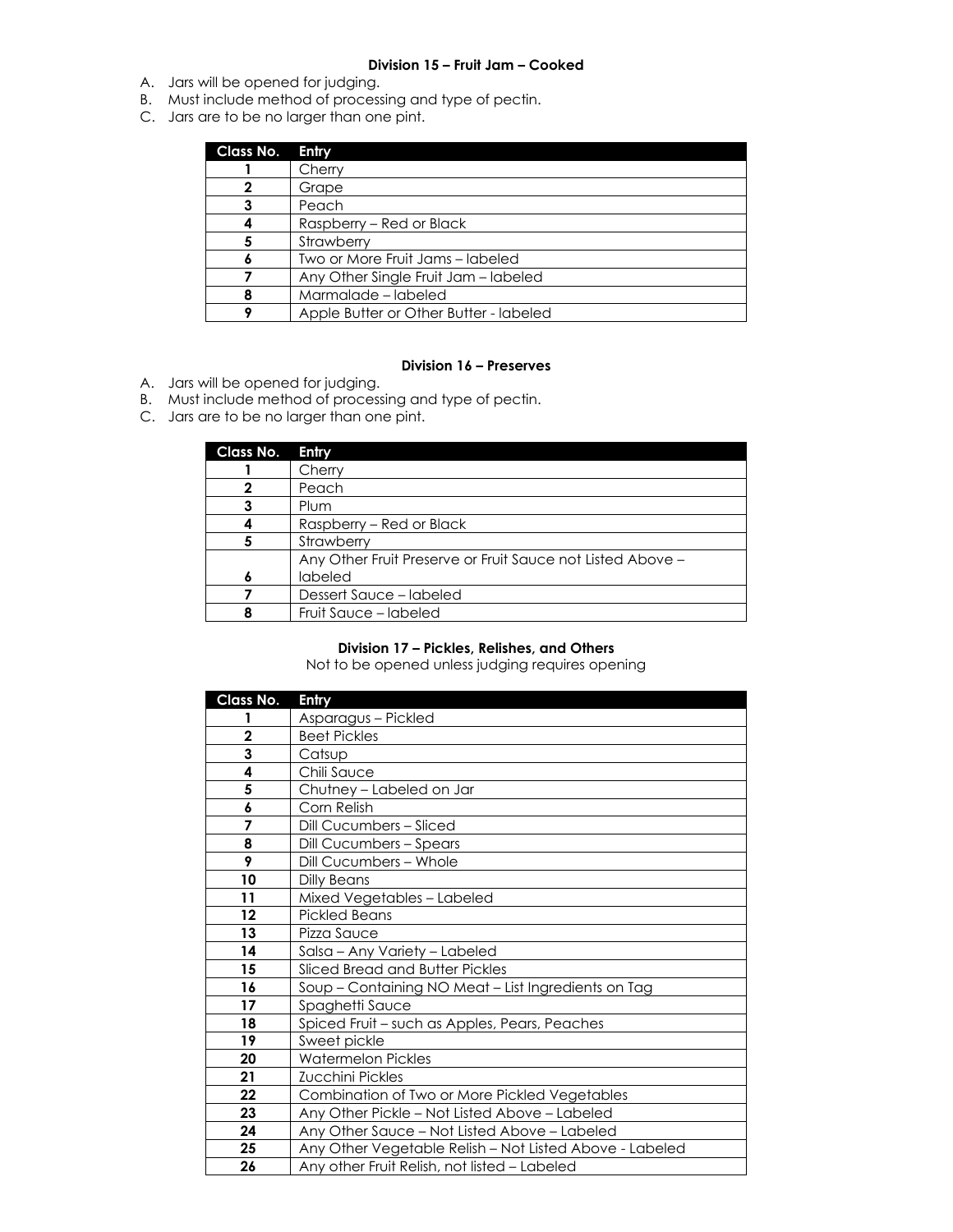### **Division 18 – Other**

| Class No. Entry |                                            |
|-----------------|--------------------------------------------|
|                 | Honey – 1 Pint – Clear Glass Jar           |
|                 | Maple Syrup - 1 Pint - Clear Glass Jar     |
|                 | Bees Wax – 1 Molded – 1 Cup or Larger Size |

### **Division 19 – Dehydrated**

Display in pint jars with label that includes the following: Name of Product Length of Dehydration Dehydration process (commercial dehydrator or oven)

| Class No.    | Entry                                                     |
|--------------|-----------------------------------------------------------|
|              | Apples                                                    |
| $\mathbf{2}$ | <b>Bananas</b>                                            |
| 3            | Grapes                                                    |
| 4            | Peaches                                                   |
| 5            | Pears                                                     |
| 6            | Cherries                                                  |
| 7            | Any Other Fruit - Named                                   |
| 8            | Fruit Leather - Named                                     |
| 9            | Cabbage                                                   |
| 10           | Carrots                                                   |
| 11           | Corn                                                      |
| $12 \,$      | Onions                                                    |
| 13           | <b>Tomatoes</b>                                           |
| 14           | Zucchini                                                  |
| 15           | Mixed Vegetables for Soup or Stew - Name Vegetables       |
| 16           | Any Other Vegetable - Named                               |
| 17           | Herbs-Named                                               |
|              | Meat Jerky – Whole Meat – Named – attach card explaining  |
| 18           | pre-treatment                                             |
|              | Meat Jerky – Ground Meat – Named – attach card explaining |
| 19           | pre-treatment                                             |

### **OUTSTANDING EXHIBIT RIBBON ONLY – LIMIT 5 OUTSTANDING EXHIBITOR RIBBON ONLY – LIMIT 1**

## *\*\*\*Incentive Award\*\*\**

Blue Ribbon Winner in Division 18 Class 6

**Dehydrated Cherries**

# *Will receive \$20.00*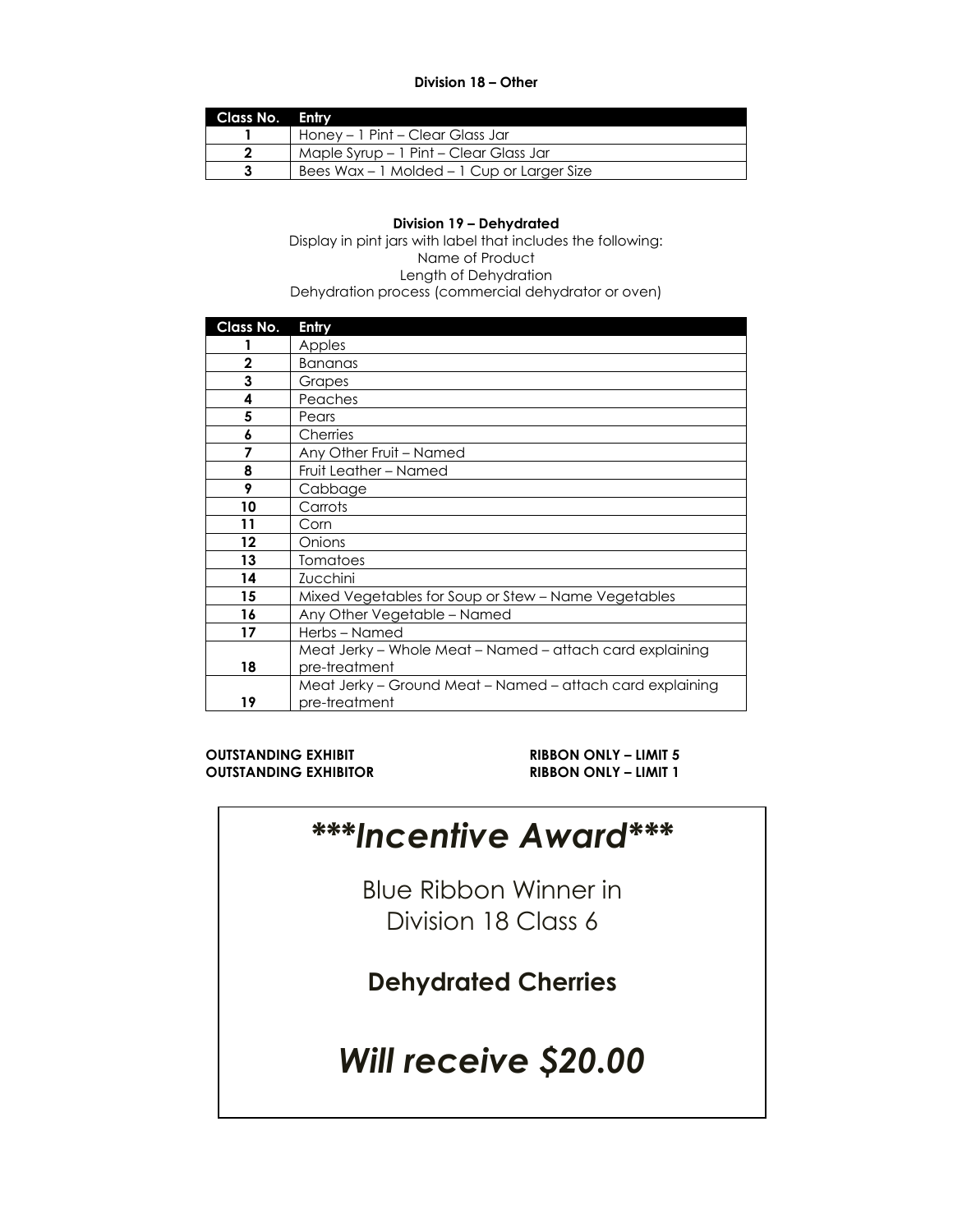# **Beer & Wine**

- **Homemade Wine Division**
- A. Bring a bottle of wine one each per class you wish to enter to the Open Class Home Economics Building by 10:00 am on Saturday of Fair Week.
- B. Entrant must be 21 years old to enter.
- C. Entries may not be made in the same entry number by more than one member of the same family.
- D. Each entry must be bottled in common wine bottles with either cork, screw, or crown cap.
- E. Each entry bottle must be labeled with the following information:
	- a. Label according to Class and entry number.
	- b. Description of Contents especially variety of **grape** such as Concord, Beta, etc.
	- c. Name and Address of maker.
	- d. Date (month and year) fermentation began.

| Class No. | Entry                                                              |  |  |
|-----------|--------------------------------------------------------------------|--|--|
|           | Dry Red Grape                                                      |  |  |
| 2         | Sweet Red Grape                                                    |  |  |
| 3         | Dry White Grape                                                    |  |  |
| 4         | <b>Sweet White Grape</b>                                           |  |  |
| 5         | Rose – Dry or Sweet – Grape                                        |  |  |
| 6         | Dry Fruit - including Rhubarb - no Berries                         |  |  |
|           | Sweet Fruit - including Rhubarb - no Berries                       |  |  |
| 8         | Dry Berry                                                          |  |  |
| 9         | <b>Sweet Berry</b>                                                 |  |  |
| 10        | Dry or Sweet Specialty - including flowers / vegetables            |  |  |
| 11        | Sparkling - any type grape, fruit, etc.                            |  |  |
|           | Any Other Wine – including blends of Fruit & Grape, Fruit & Berry, |  |  |
| 12        | etc.                                                               |  |  |

### **Homemade Beer Division**

- A. Bring two bottles of beer- two bottles for each class you wish to enter to the Home Economics Building by 10:00 a.m. on Saturday of Fair Week.
- B. Entrant must be 21 years old to enter.
- C. Entrant must enter two bottles of beer for each entry number.
- D. Entries may not be made in the same entry number by more than one member of the same family.
- E. All beers must be home-brewed by an amateur and in non-commercial facilities.
- F. Beer may be made from malt, hops, grains, fruit/vegetables/juice or any other product commonly used in making beers.
- G. Each entry must be bottled in a clean brown or green bottle with a minimum capacity of 10 oz. We prefer bottles have no raised-glass brand name lettering and printed caps are blacked out.
- H. Each entry bottle must be labeled with the following information:
	- a. Label according to class and entry number.
	- b. Description of contents as well as type of beer.
	- c. Name and address of maker.
- F. For more information on the seven categories please visit the BJCP website a[t www.bjcp.org.](http://www.bjcp.org/)

| Class No.    |                                                         | Entry                                                                                                                                                                                                                    |
|--------------|---------------------------------------------------------|--------------------------------------------------------------------------------------------------------------------------------------------------------------------------------------------------------------------------|
|              | American<br>Style Ales &<br>Lagers                      | American Light / Standard / Premium Malt<br>Liquor, Dark Lager, Pre-Prohibition Lagers,<br>Blonde Ales, American Wheat Beers, Cream<br>Ales, American Pale Ales, California Common<br>(steam) Beers, American Brown Ales |
| $\mathbf{2}$ | Continental<br>European<br>Style Ales &<br>Light Lagers | Czech (Bohemian) Pilsners, German Pilsner,<br>Scandinavian / Dutch Pilsner, Dortmunder<br>Export, Munich Helles, Kolsch, Bavarian Weizen<br>(wheat), Berliner Weisse                                                     |
| 3            | Belgian &<br>French Ales                                | Dubbel, Trippel, Strong Golden Ale, Strong Dark<br>Ale, Biete de Garde, Oud Bruin / Flanders Red,<br>Lambric, Witbier, Saison, Belgian Pale Ale                                                                          |
| 4            | German-Style<br>Amber & Dark<br>Beers                   | Altbiers, Oktoberfest / Marzen, Munich Dunkel,<br>Continental Dark, Schwarbier, Bock Beers,<br>Weizenbock (wheat bock)                                                                                                   |
| 5            | British &                                               | British Bitters (all kinds), Scottish Ales (all kinds),                                                                                                                                                                  |